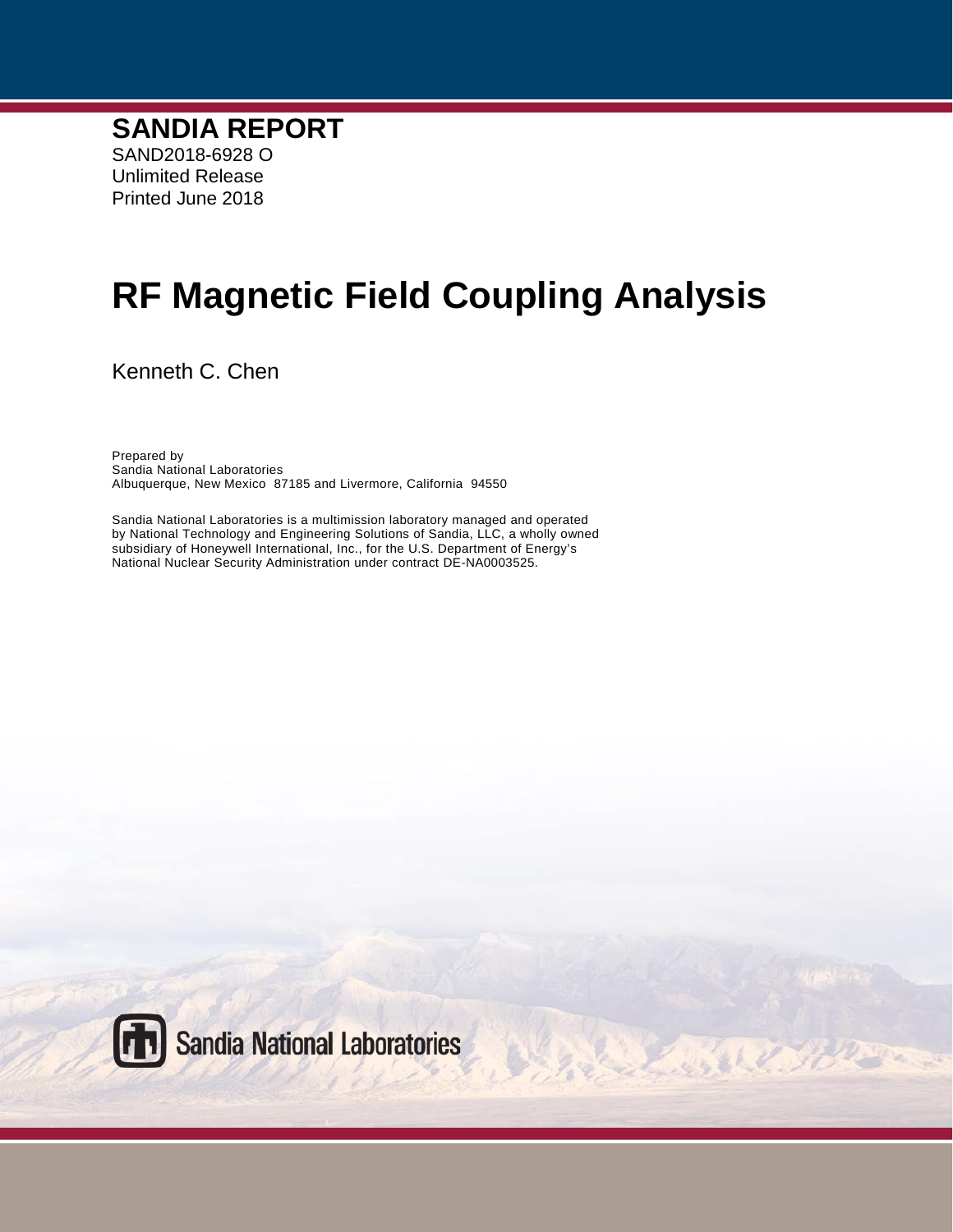Issued by Sandia National Laboratories, operated for the United States Department of Energy by National Technology and Engineering Solutions of Sandia, LLC.

**NOTICE:** This report was prepared as an account of work sponsored by an agency of the United States Government. Neither the United States Government, nor any agency thereof, nor any of their employees, nor any of their contractors, subcontractors, or their employees, make any warranty, express or implied, or assume any legal liability or responsibility for the accuracy, completeness, or usefulness of any information, apparatus, product, or process disclosed, or represent that its use would not infringe privately owned rights. Reference herein to any specific commercial product, process, or service by trade name, trademark, manufacturer, or otherwise, does not necessarily constitute or imply its endorsement, recommendation, or favoring by the United States Government, any agency thereof, or any of their contractors or subcontractors. The views and opinions expressed herein do not necessarily state or reflect those of the United States Government, any agency thereof, or any of their contractors.

Printed in the United States of America. This report has been reproduced directly from the best available copy.

Available to DOE and DOE contractors from

U.S. Department of Energy Office of Scientific and Technical Information P.O. Box 62 Oak Ridge, TN 37831

| Telephone:       | $(865)$ 576-8401            |
|------------------|-----------------------------|
| Facsimile:       | $(865) 576 - 5728$          |
| E-Mail:          | reports@osti.gov            |
| Online ordering: | http://www.osti.gov/scitech |

Available to the public from

U.S. Department of Commerce National Technical Information Service 5301 Shawnee Rd Alexandria, VA 22312

| Telephone:    | $(800)$ 553-6847           |
|---------------|----------------------------|
| Facsimile:    | $(703)$ 605-6900           |
| E-Mail:       | orders@ntis.gov            |
| Online order: | http://www.ntis.gov/search |

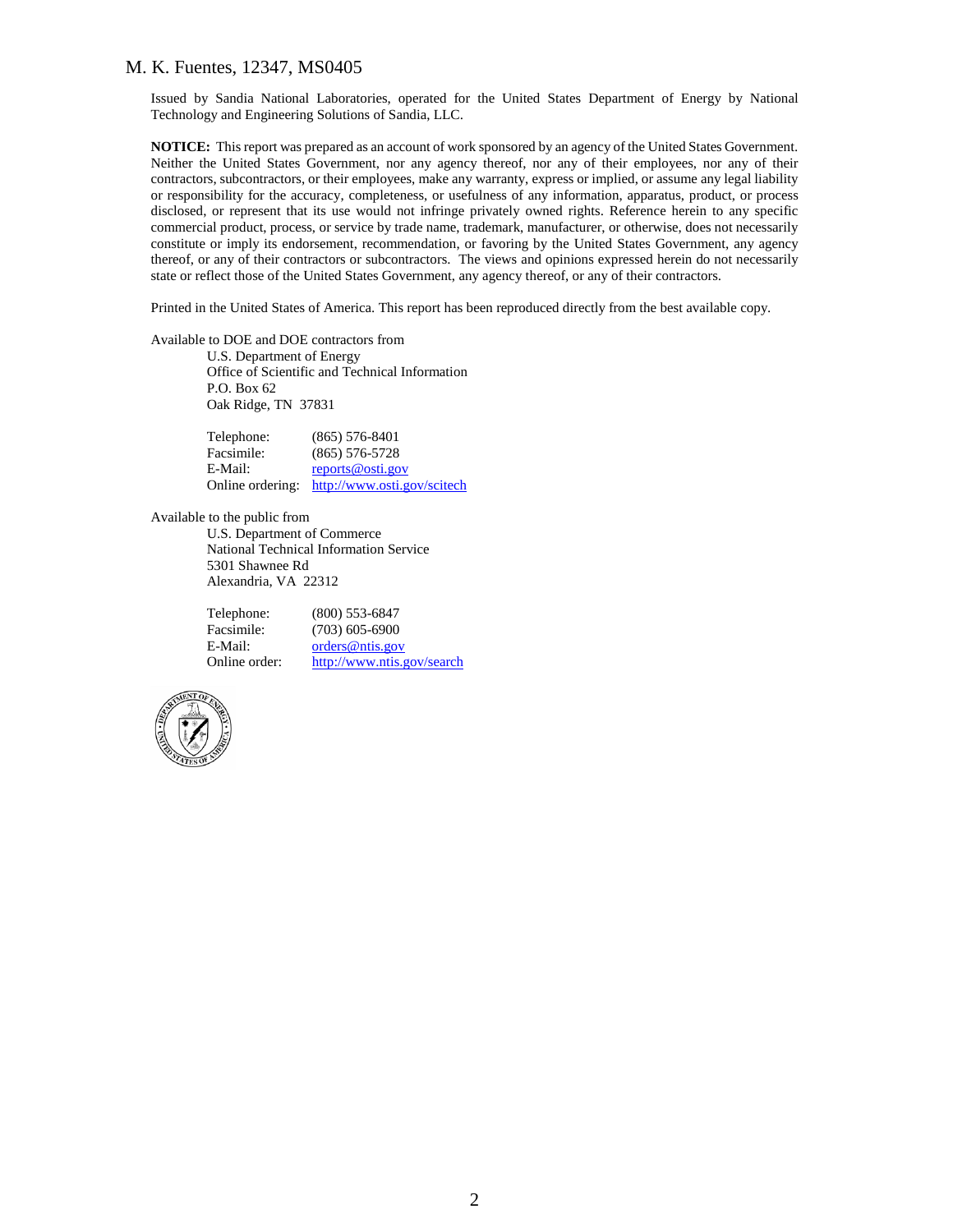SAND2018-6928 O Printed June 2018 Unlimited Release

# **RF Magnetic Field Coupling Analysis**

Kenneth C. Chen Nuclear Safety Assessment Sandia National Laboratories P. O. Box 5800 Albuquerque, New Mexico 87185-MS0492

#### **Abstract**

This letter addresses the radiation from a loop antenna especially RuBee LW RFID technology coupling to systems that may have sensitive EEDs that may be as low as *45 mW* no-fire device. The magnetic field coupling from a RuBee loop antenna to an exaggerated area of a shorted lead loop that an idealized unshielded wire configuration is shown to be negligible. Hazard from use of a lithium coin battery in RuBee tag is also addressed.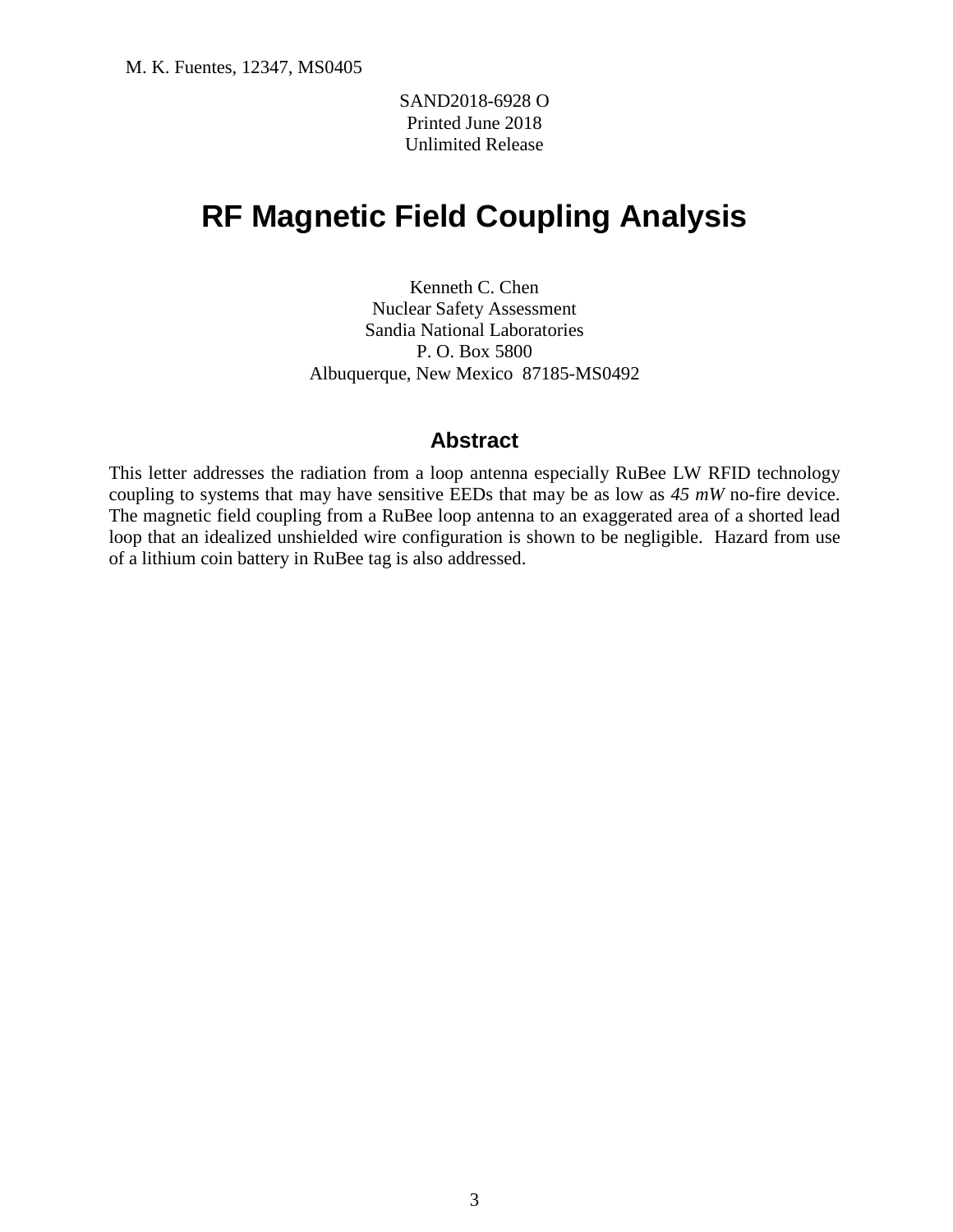# **ACKNOWLEDGMENTS**

The author thanks K. O. Merewether and M. B. Higgins for peer-reviewing this letter.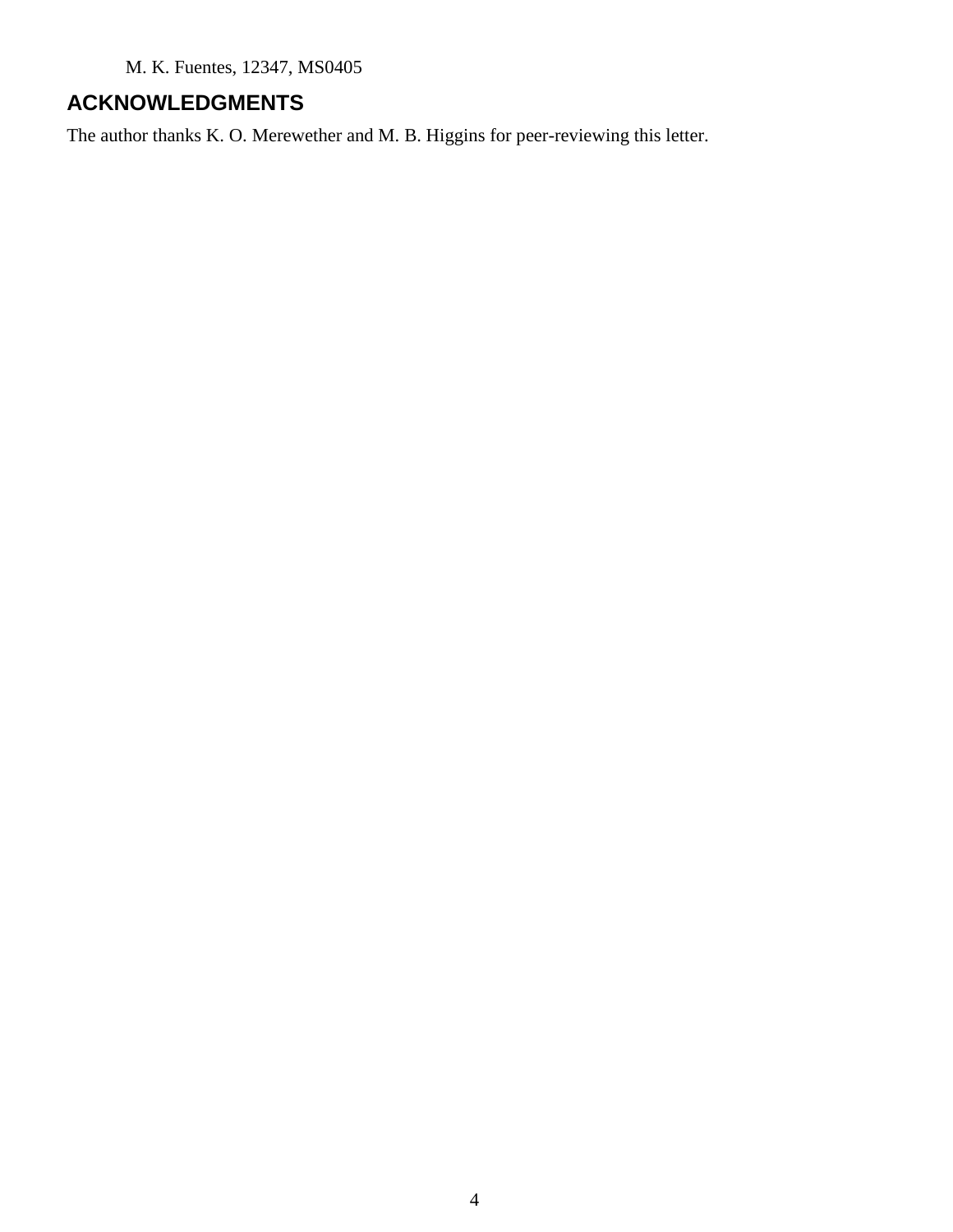

# **Sandia National Laboratories**

Operated for the U.S. Department of Energy by **Sandia Corporation**

Albuquerque, New Mexico 87185-

*date:* May 27, 2008

*to:* M. K. Fuentes, 12347, MS0405

*from:* Kenneth C. Chen, 12332, MS0492

Hermeth CChen

*subject:* RF Magnetic Field Coupling Analysis

# **INTRODUCTION**

In the original discussion of V-curve [1], Paul Mohrbach, et al. discussed a shorted wire lead type that is essentially a loop antenna responding to the magnetic field. Therefore, V-curve is equally valid for electric field or magnetic field coupling configurations. The important condition is that the loop is small and either the magnetic field or the electric field is uniform on the antenna.

The analysis in this memo directly relates to the RuBee LW RFID technology [2]. There have been many discussions on how to perform electromagnetic radiation evaluation on the loop antenna coupling to weapons [3], [4]. Reference 3 took the lead to address the issue: The magnetic field coupling to the connecting lead was identified as the loop antenna that couples to an EED. Only difference between [1] and [3] is that, in [3], the key step of obtaining antenna effective area is not pursued (Appendix 1). Reference [4] essentially re-derived the result in [1].

It is the purpose of this letter to address the special problem introduced by electromagnetic fields generated by a transmitting loop antenna at such low frequencies that the field varies significantly on the connecting lead to a system. Note that the RuBee RFID system (Appendix 2) operates at 131 kHz. Because, at such a low frequency, the loop antenna generates 99.99% of its energy in the magnetic field, the magnetic field from the transmitting loop antenna determine what is coupled to the weapon circuit and eventually to the EED.

# **ELECTRIC AND MAGNETIC FIELDS FROM A LOOP ANTENNA**

Traditionally, the loop antenna with a constant circulating current is treated as a magnetic dipole. Most EM textbooks gave derivation of fields from a magnetic dipole by using the Hertz Vectors or Polarization Potentials [5]. Reference [6] obtained far fields from a loop antenna using a simplified derivation. We give the fields of a magnetic dipole by following a simple methodology<sup> $\bullet$ </sup> used in [6].

The electric and magnetic fields of a magnetic dipole can be derived using a magnetic scalar potential ψ and an electric vector potential *F*

$$
\underline{E} = -\frac{1}{\varepsilon} \nabla \times \underline{F} \tag{1}
$$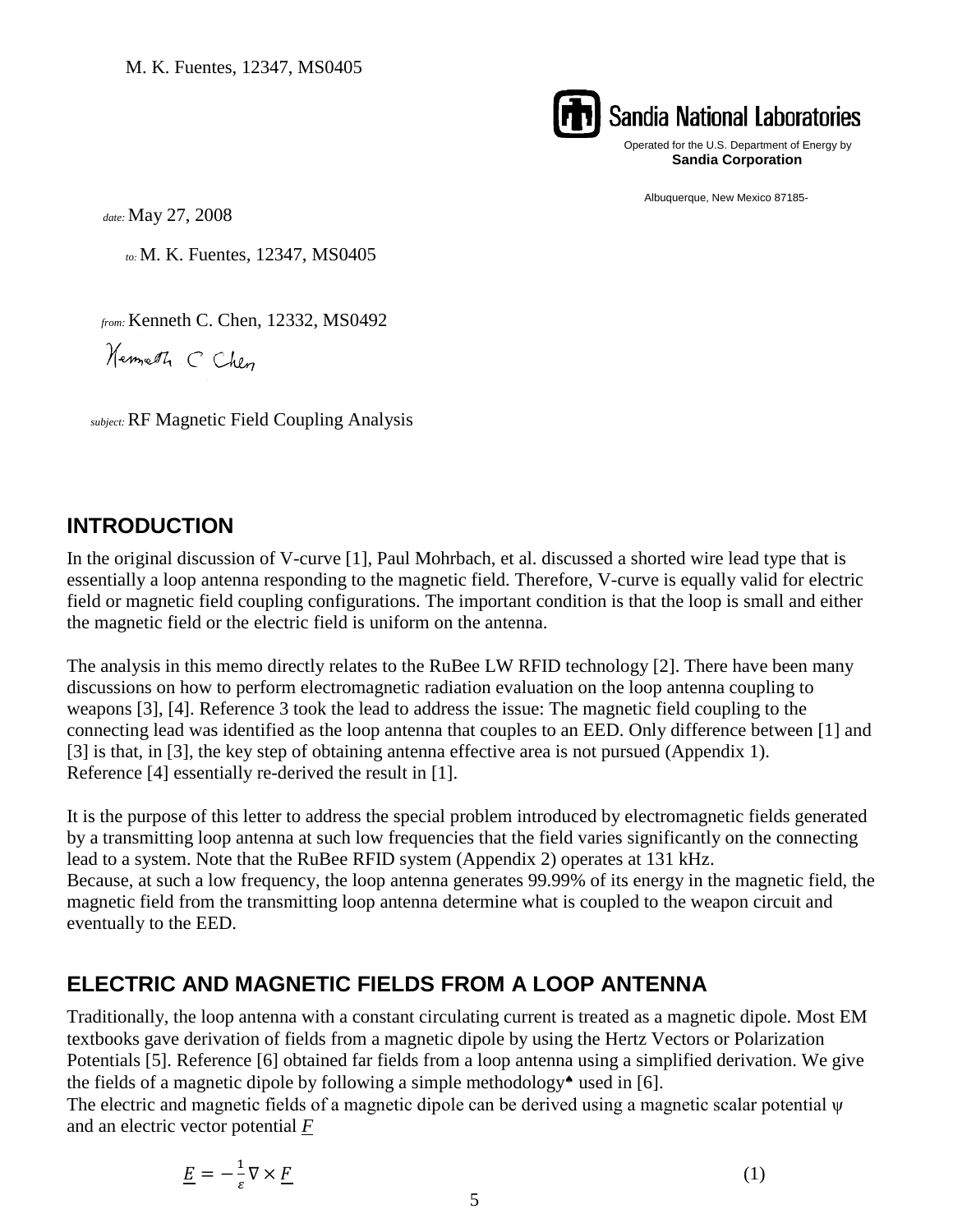$$
\underline{H} = -\nabla\psi - j\omega\underline{F}.\tag{2}
$$

On the other hand, the electromagnetic fields of an electric dipole can be derived using an electric scalar potential *V* and a magnetic vector potential *A*:

$$
\underline{E} = -\nabla V - j\omega \underline{A} \tag{3}
$$

$$
\underline{H} = -\frac{1}{\mu} \nabla \times \underline{A} \tag{4}
$$

Note that Maxwell's equations with both electric and magnetic sources can be written as:

$$
\nabla \times \underline{E} + j\omega\mu \underline{H} = -\underline{J_m} \qquad \nabla \cdot \underline{H} = \frac{\rho_m}{\mu} \tag{5}
$$

$$
\nabla \times \underline{H} - j\omega \varepsilon \underline{E} = \underline{J} \qquad \nabla \cdot \underline{E} = \frac{\rho}{\varepsilon} \tag{6}
$$

Currents and charges of both types are related by continuity equations:

$$
\nabla \cdot \underline{J} + j\omega \rho = 0, \quad \nabla \cdot \underline{J_m} + j\omega \rho_m = 0 \tag{7}
$$

Imposing the Lorentz conditions:

 $\nabla \cdot \underline{F} + j\omega\mu\varepsilon\psi = 0$ ,  $\nabla \cdot \underline{A} + j\omega\mu\varepsilon V = 0$ the governing equations for scalar and vector potentials can be given as:

$$
\nabla^2 \underline{F} + k^2 \underline{F} = -\varepsilon \underline{J_m}, \quad \nabla^2 \psi + k^2 \psi = -\frac{\rho_m}{\mu} \tag{9}
$$

$$
\nabla^2 \underline{A} + k^2 \underline{A} = -\mu \underline{J}, \qquad \nabla^2 V + k^2 V = -\frac{\rho}{\varepsilon}
$$
\n(10)

The analogy between the electric dipole field and magnetic dipole field can be drawn [6]: The magnetic dipole moment is *qml* which is the pole strength of the fictitious magnetic current *Im*. Since the time rate of increase in  $q_m$  must equal the magnitude of the magnetic current flowing toward it (7), the magnetic current is related to the magnetic charge by:

$$
q_m = \frac{l_m}{j\omega} \tag{11}
$$

and the magnetic moment of the loop is given by:

$$
m = IA = \frac{q_m \ell}{\mu} = \frac{I_m \ell}{j \omega \mu} \tag{12}
$$

<span id="page-5-0"></span><sup>♠</sup> Equations 11 and 12 given below differ from their corresponding equations given in [6]. [6] has μ in an equation corresponding to (11). A corresponding equation to (12) in [6] does not include a factor of  $\mu$  between magnetic dipole moment defined by current loop and magnetic charge.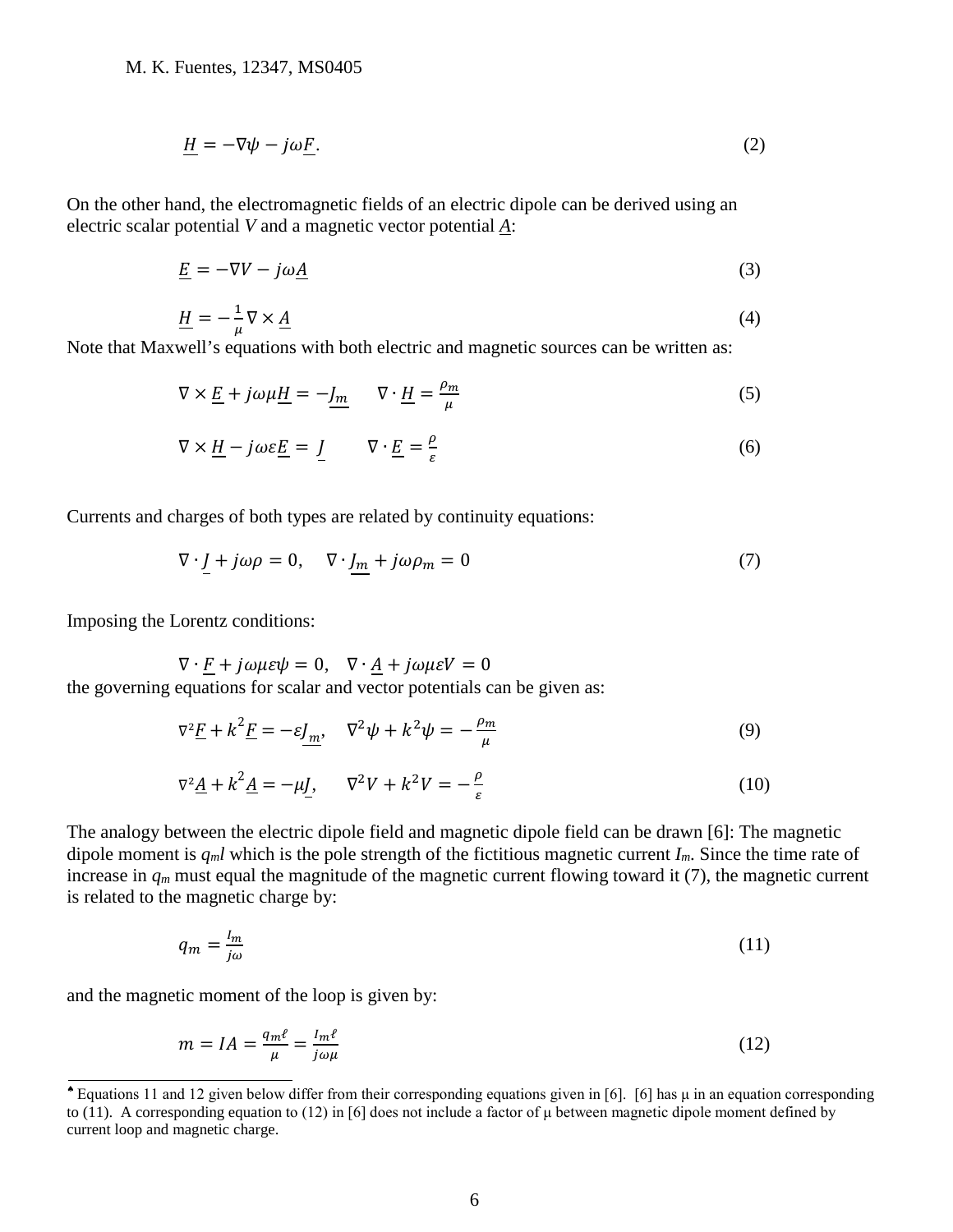where *I* is the electric current circulating the loop and *A* is the loop area. As noted by Sommerfeld [5] that the dipole moment defined with magnetic charges differs from the current loop by a factor μ [7].

Choosing the magnetic dipole along the *z*-direction, the electric vector potential can be written as

$$
\underline{F} = \underline{k}F_z \approx \underline{k}\frac{\varepsilon}{4\pi}e^{j\omega\left(t-\frac{r}{c}\right)}\int_{-\frac{\ell}{2}}^{\frac{\ell}{2}}\frac{l_m}{r}dz = \underline{k}\frac{j\omega\varepsilon q_m\ell}{4\pi r}e^{j\omega\left(t-\frac{r}{c}\right)} = \underline{k}\frac{j\omega\mu\varepsilon l_A}{4\pi r}e^{j\omega\left(t-\frac{r}{c}\right)}\tag{13}
$$

$$
F_r = F_z \cos \theta, \ \ F_\theta = -F_z \sin \theta \tag{14}
$$

The magnetic scalar potential can also be derived as

$$
\psi = -\frac{1}{j\omega\mu\varepsilon}\nabla \cdot \underline{F} = j\omega \frac{IACos\theta e^{j\omega\left(t - \frac{r}{c}\right)}}{4\pi c} \left(\frac{1}{r} + \frac{c}{j\omega r^2}\right)
$$
(15)

and

$$
H_r = \frac{IACos\theta e^{j\omega\left(t - \frac{r}{c}\right)}}{2\pi} \left(\frac{j\omega}{cr^2} + \frac{1}{r^3}\right)
$$
(16)

$$
H_{\theta} = \frac{I A sin \theta e^{j\omega \left(t - \frac{r}{c}\right)}}{4\pi} \left(-\frac{\omega^2}{c^2 r} + \frac{j\omega}{cr^2} + \frac{1}{r^3}\right) \tag{17}
$$

$$
E_{\emptyset} = \frac{j\omega\mu I A sin\theta e^{j\omega\left(t - \frac{r}{C}\right)}}{4\pi} \left(\frac{j\omega}{cr} + \frac{1}{r^2}\right)
$$
(18)

## **MAGNETIC FIELD FROM RUBEE PORTAL'S LOOP ANTENNA**



#### **Figure 1. A Hypothetical Configuration of RuBee Loop Antenna Coupling to an EED through a Shorted Lead.**

Figure 1 depicts a worst-case coupling configuration that the portal transmitting loop is lying on the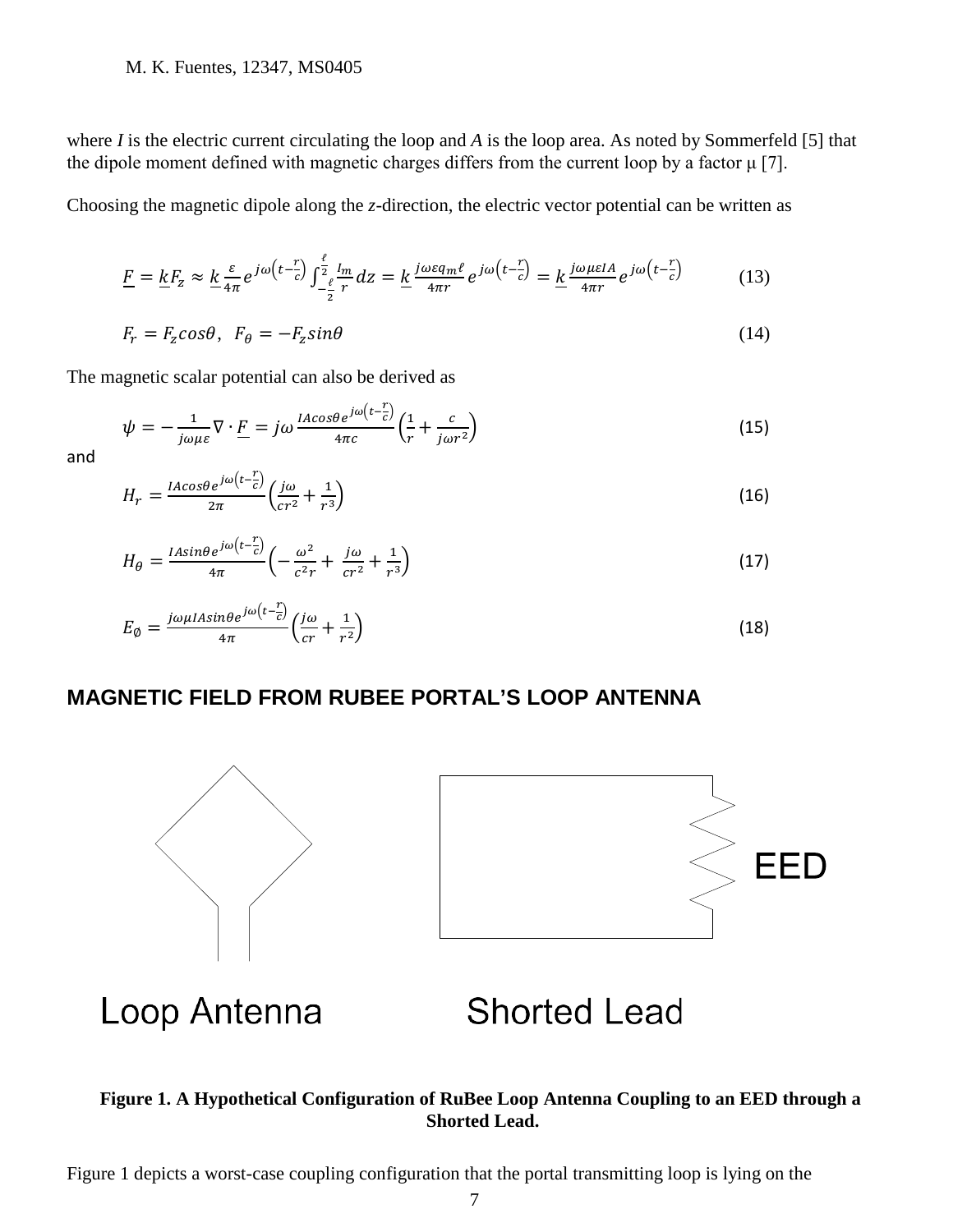plane as the shorted lead loop. Note that the  $\theta$  component of the magnetic field from a loop antenna derived previously is a maximum when  $\theta = 90^{\circ}$  (i.e. when the magnetic field is perpendicular to the loop. Also, the radial component does not contribute to the coupling because (1) no flux links to the shorted lead loop and (2) the field has a null when  $\theta = 90^{\circ}$ .

Since the detailed source parameters are not available, the following analysis makes use of the RuBee specification (Appendix 2): Note that the relative magnitude of the three contributing terms to the  $\theta$ component of the magnetic field can be numerically evaluated:

$$
\frac{\omega}{c} = \frac{2\pi f}{c} = \frac{2\pi \times 131000}{3 \times 10^8} \approx 2.74 \times 10^{-3} \text{ m}^{-1}
$$
 (19)

The terms inside the parenthesis of the  $\theta$  component of the magnetic field can be given as:

$$
-\frac{7.5 \times 10^{-6}}{r} + \frac{j2.74 \times 10^{-3}}{r^2} + \frac{1}{r^3}
$$
 (20)

At a distance of up to 30 ft, only the last term is needed in the numerical calculation.

The magnetic field value at *10 ft* (Appendix 2) is exclusively used to derive an approximate fit function (in MKS units):

$$
H \approx \frac{5.66}{r^3} A / m.
$$

The derived formula is consistent with the single-digit value given for the magnetic field at 20 ft. The 0 ft value is irrelevant for our analysis.

An exaggerated area of the shorted lead loop is assumed to have a lead separation of *a=2 cm* [3] and is assumed to be extended to infinity for convenience. The coupling to actual wire bundle configuration is considerably less than assumed because (1) wires in the bundle might be twisted and (2) a significant portion of the incident magnetic field is cancelled by the reflected wave from the floor in order to satisfy the vanishing normal magnetic field on the floor. The nearest point of the shorted lead is assumed to be *10 ft*. The voltage induced on the shorted lead loop is

$$
V = -\oint \frac{\partial B}{\partial t} \cdot ds = -j\omega\mu a \int_{3.048}^{\infty} \frac{5.66}{r^3} dr = \frac{j2.83\omega\mu a}{r^2} \Big|_{3.048} = j0.3048 \times 2\pi \times 131000 \times 12.56 \times 10^{-7} \times (21)
$$

The induced voltage is approximately *6.3 millivolts*. When this voltage is applied to *4.5Ω* (a *100 mA*, *45 mW* no-fire EED), the current is only *1.4 mA*. There is no safety concern for the EEDs in a system.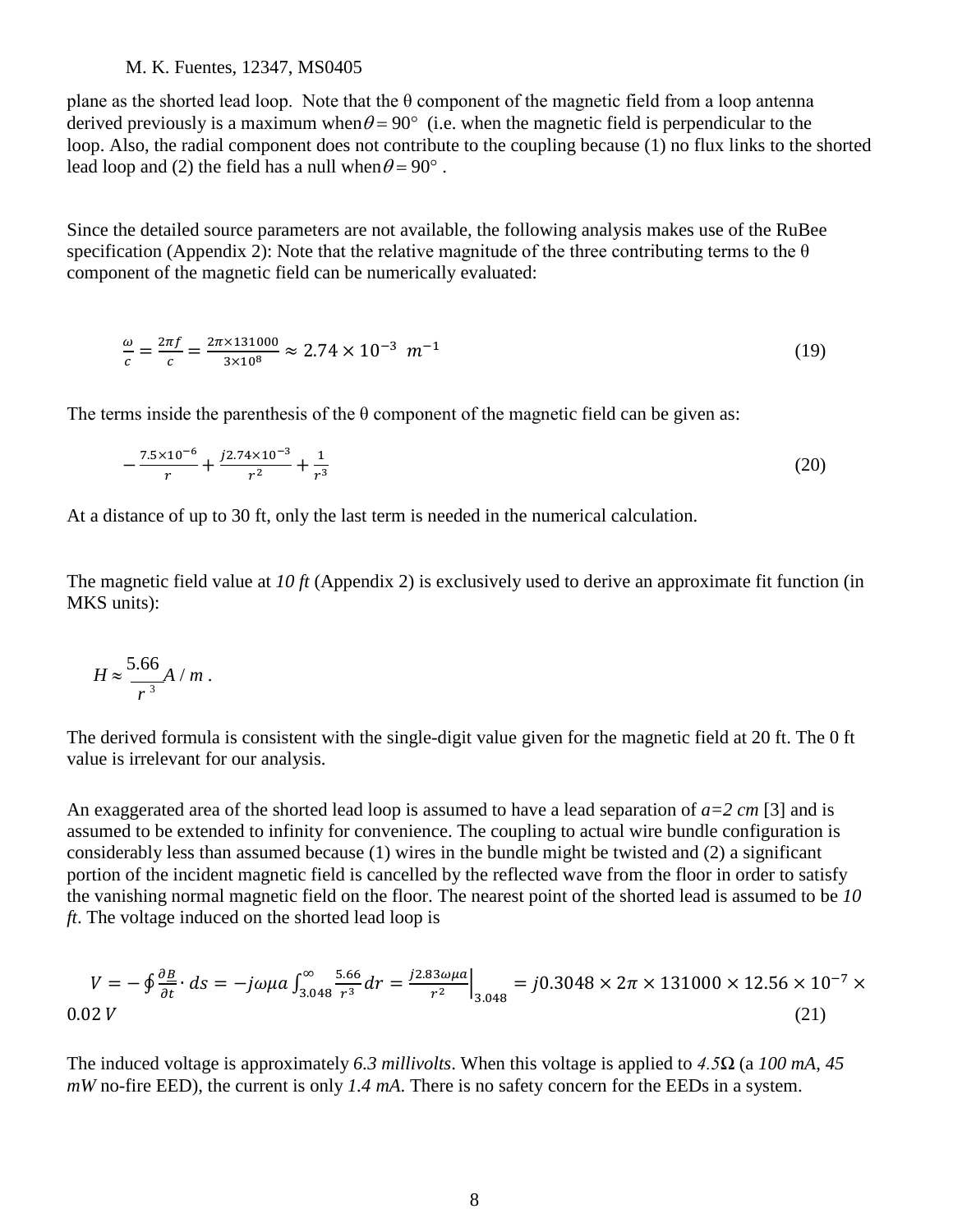# **SAFETY CONCERN FROM RUBEE TAG BATTERY**

Another safety concern is that the coin battery in RuBee tag battery somehow could short to an EED. Here the short-circuit current can be estimated from the Panasonic CR2016 specification sheet (Appendix 3):

For voltage vs. load resistance curves given in the spec sheet, the internal resistance for the battery at  $60^{\circ}C$ is *71.5 ohms* (2.8V with *1 kΩ* load), resulting in a short circuit-current of 42 mA; at 20<sup>o</sup>C the internal resistance is *120 ohms* (*2.68V* with *1 kΩ*), resulting in a short-circuit current of *25 mA*.

# **CONCLUSIONS**

A simple analysis for treating RF coupling from a low frequency loop antenna is discussed. The derived formulas are applied to the RuBee portal loop antenna coupling to a worst-case shorted lead configuration at a distance of 10 ft from the loop antenna. The worst-case coupling current is found to be safe. A further analysis based on the internal resistance of the RuBee tag battery give its short-circuit current of no more than 42 mA. Neither the magnetic field from the RuBee portal nor the short-circuit current of the RuBee Tag battery poses any safety concern for EEDs in a system.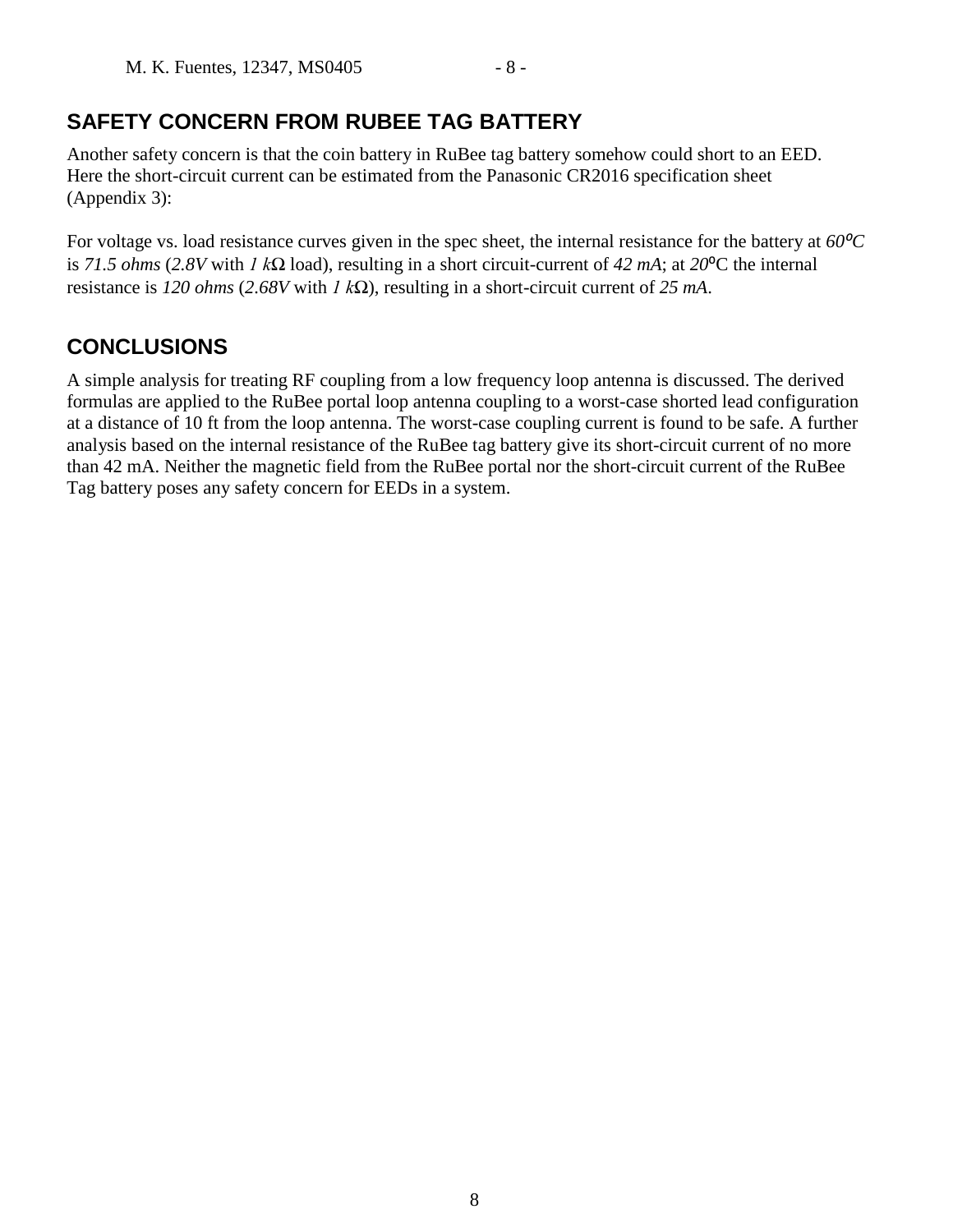### **APPENDIX 1 A BRIEF DERIVATION OF V-CURVE BASED ON MAGNETIC FIELD COUPLING**

Starting from the first equation for the induced voltage  $V<sub>L</sub>$  on a loop, the power received by the matched EED load can be written as [6]

$$
P_{eed} = \frac{V_L^2}{4R_{rad}}
$$

where  $R_{rad}$  and  $V_L$  are the radiation resistance of and the induced voltage on the loop:

$$
R_{rad} = \frac{\eta}{6\pi} \left(\frac{2\pi}{\lambda}\right)^4 A^2
$$

and

$$
V_L = 2\pi f A \mu H
$$

The effective area of a small loop is the same as a short dipole [6]

$$
A_{eff} = \frac{3}{8\pi} \lambda^2
$$

 $P_d = \eta H^2$ 

The power density is

Therefore,

$$
P_{eed} = P_d A_{eff}
$$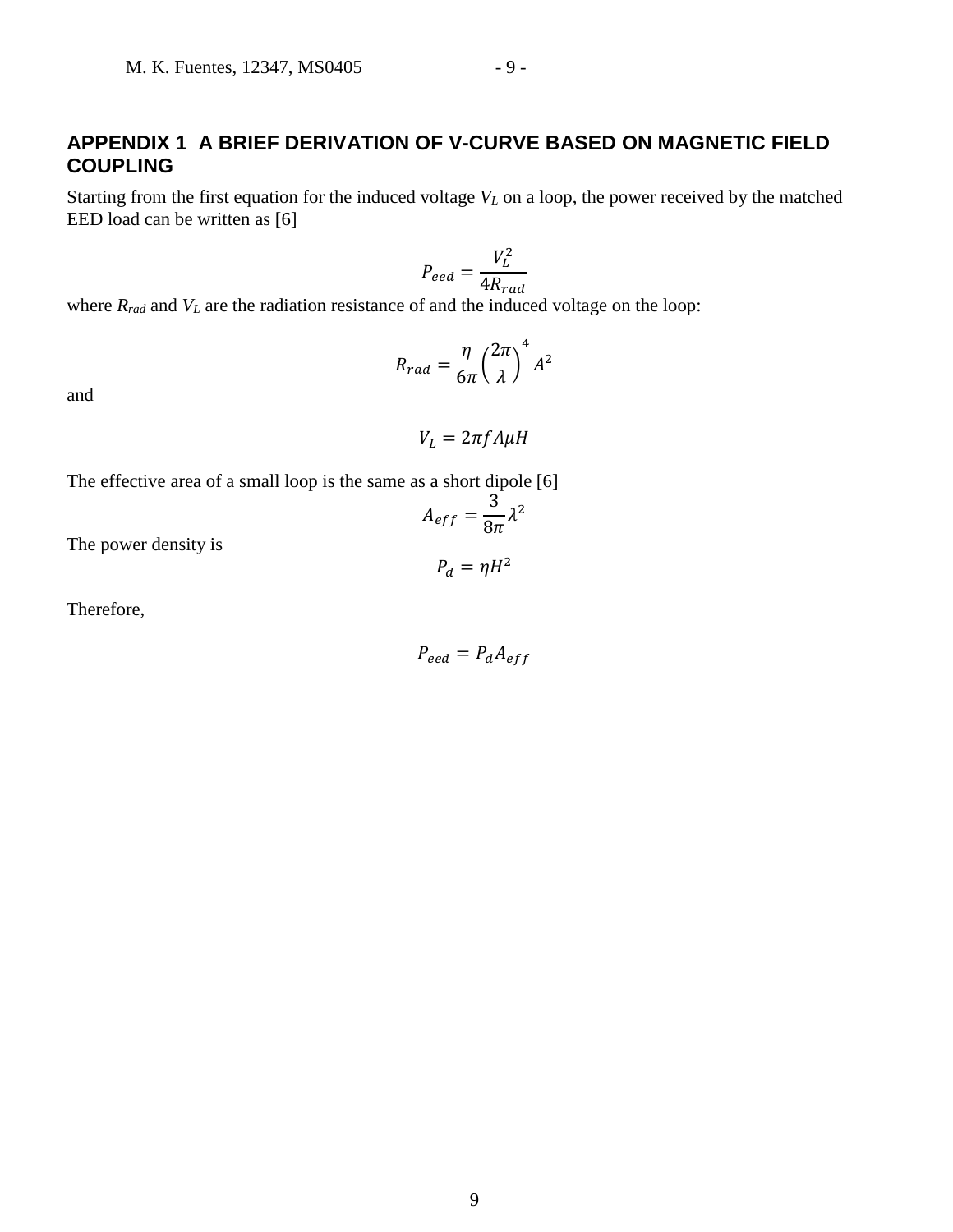# **APPENDIX 2 RUBEE DOE PORTAL SPECIFICATION**

#### **Table 1. RuBee DOE Portal V20 Electromagnetic Power Specification.**

| Spec. | <b>Value</b>              |                                                                                | <b>Units</b>                                   | <b>Value</b>   |                                       | <b>Units</b> |  |
|-------|---------------------------|--------------------------------------------------------------------------------|------------------------------------------------|----------------|---------------------------------------|--------------|--|
|       |                           | Communication                                                                  |                                                |                |                                       |              |  |
| 1     |                           | frequency                                                                      |                                                | 131            |                                       | kHz          |  |
| 2     |                           | 3dB bandwidth at 10ft                                                          |                                                | 5              | Khz                                   |              |  |
| 3     |                           |                                                                                | 30dB bandwidth at 10ft                         | 20             | kHz                                   |              |  |
| 4     |                           |                                                                                | Data Protocol                                  |                | <b>IEEE P1902.1</b>                   |              |  |
|       |                           | Maximum RF peak                                                                |                                                |                |                                       |              |  |
| 5     |                           | power (far field)                                                              |                                                | 1.E-08         | Watts                                 |              |  |
|       |                           |                                                                                |                                                |                | Maximum RF TX magnetic field strength |              |  |
| 6     |                           |                                                                                |                                                | amplitude:     |                                       |              |  |
| 7     | $0$ ft                    | 50                                                                             |                                                | A/m            | 628                                   | mGauss       |  |
| 8     | 10 <sub>ft</sub>          | 0.2                                                                            |                                                | A/m            | 2.5                                   | mGauss       |  |
| 9     | $20$ ft                   | 0.03                                                                           |                                                | A/m            | 0.37                                  | mGauss       |  |
| 10    |                           | $40$ ft                                                                        |                                                |                | <b>Not Detectable</b>                 |              |  |
| 11    |                           | <b>Power Consumption</b>                                                       |                                                | 100            | Watts                                 |              |  |
|       |                           | Infrared motion sensor                                                         |                                                |                |                                       |              |  |
|       |                           |                                                                                | (portal wake up sensor)                        |                |                                       |              |  |
| 12    |                           | range                                                                          |                                                | $2-10$         | Feet                                  |              |  |
|       |                           |                                                                                | RuBee Tag Electromagnetic Power Specification. |                |                                       |              |  |
|       |                           | Communication                                                                  |                                                |                |                                       |              |  |
| 13    |                           | frequency                                                                      |                                                | 131            | kHz                                   |              |  |
| 14    |                           | 3 dB bandwidth                                                                 |                                                | 20             | kHz                                   |              |  |
| 15    |                           |                                                                                | Data Protocol                                  |                | <b>IEEE P1902.1</b>                   |              |  |
|       |                           | Maximum RF peak                                                                |                                                |                |                                       |              |  |
| 16    |                           | $1E-18$<br>Watts<br>power (far field)<br>Maximum RF TX magnetic field strength |                                                |                |                                       |              |  |
|       |                           |                                                                                |                                                |                |                                       |              |  |
| 17    |                           |                                                                                |                                                | amplitude:     |                                       |              |  |
| 18    | $0$ ft                    | 1.1                                                                            |                                                | A/m            | 14                                    | mGauss       |  |
| 19    | 10 <sub>ft</sub>          |                                                                                | 0.00015                                        | A/m            | 0.0019                                | mGauss       |  |
| 20    |                           | $20$ ft                                                                        |                                                |                | <b>Not Detectable</b>                 |              |  |
| 21    |                           | 40 ft                                                                          |                                                |                | <b>Not Detectable</b>                 |              |  |
|       | The RF                    |                                                                                |                                                |                |                                       |              |  |
|       | magnetic<br>minimum field |                                                                                |                                                |                |                                       |              |  |
|       |                           |                                                                                |                                                |                |                                       |              |  |
| 22    | response<br>sensitivity   | 0.12                                                                           |                                                | A/m            | 1.5                                   | mGauss       |  |
|       |                           | Tag battery CR 2016                                                            |                                                |                |                                       |              |  |
| 23    |                           | Panasonic                                                                      |                                                | 90             | mAh                                   |              |  |
| 24    | Normal Voltage            |                                                                                | 3                                              | Volts          |                                       |              |  |
| 25    |                           | Minimum Voltage                                                                |                                                | $\mathfrak{2}$ | Volts                                 |              |  |
| 26    |                           | No Read Tag Life                                                               |                                                | $\overline{4}$ | Years                                 |              |  |
|       |                           | Number of Possible                                                             |                                                |                |                                       |              |  |
| 27    |                           | Reads                                                                          |                                                | 500,000.00     | Reads                                 |              |  |
| 28    |                           | Tag microcontroller                                                            |                                                |                | EPSON SIC60A08                        |              |  |
|       |                           |                                                                                |                                                |                |                                       |              |  |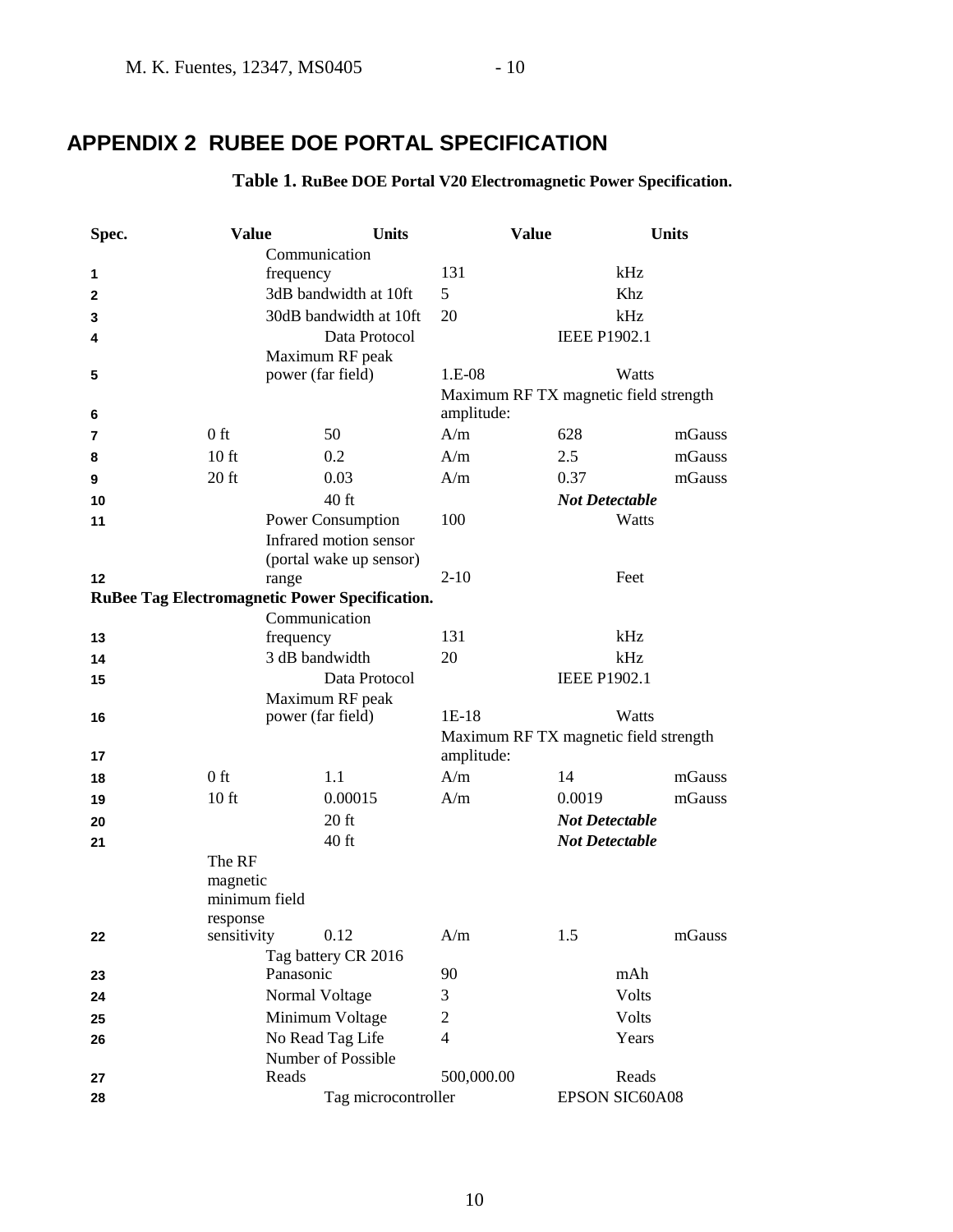

## **APPENDIX 3 RUBEE TAG SPECIFICATION SHEETS**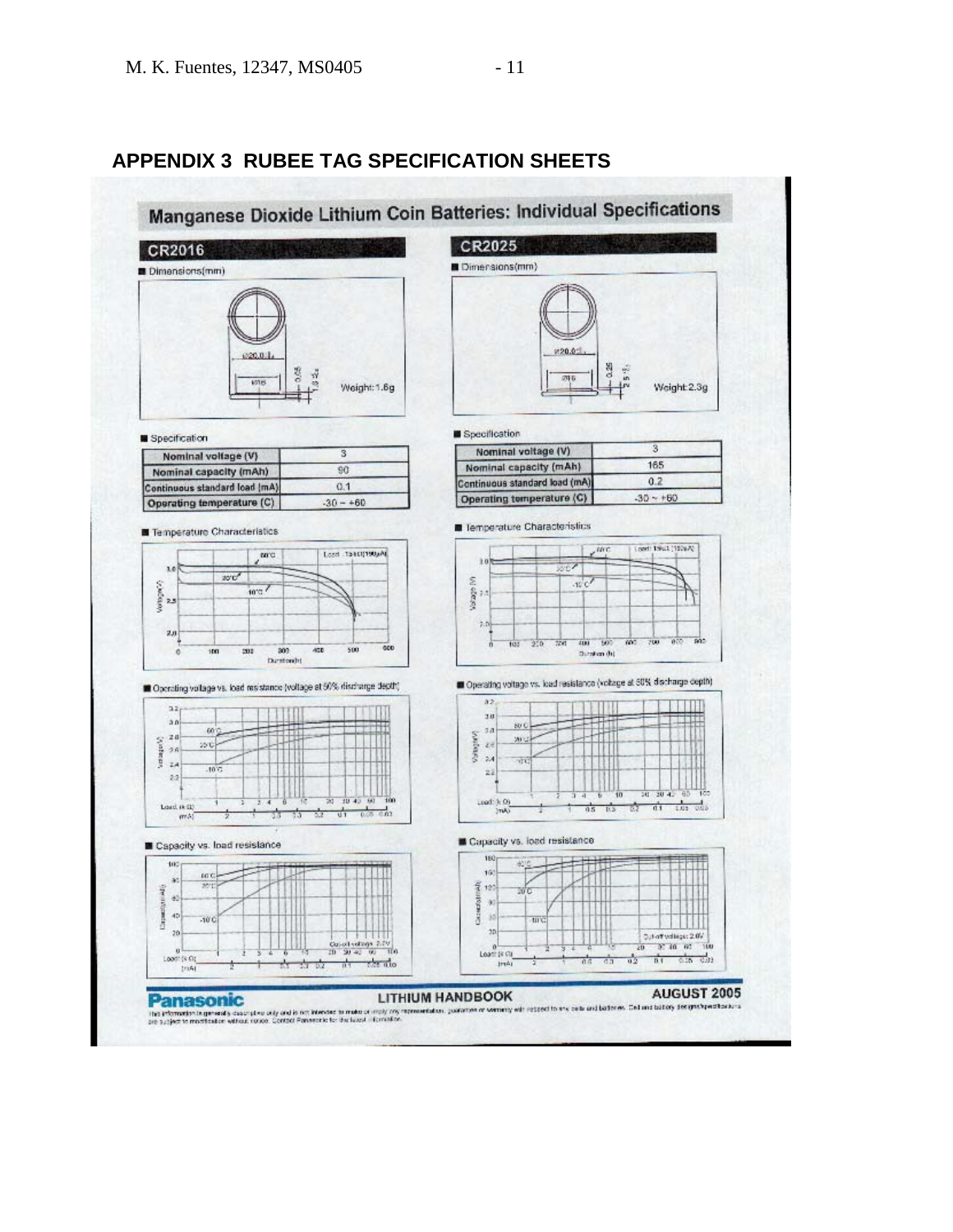### **REFERENCES**

- 1. 1. P. F. Mohrbach, R Thompson, R. F. Wood, and D. J. Mullen, " Monograph on Computation of RF Hazards, Applied Physics Laboratory of the Franklin Research Center M-c2210-1, July 1968.
- 2. E-mail Message from Boyd Ritter to Martin K. Fuentes, Subject: Problem with the current V- curve, July 2, 2007.
- 3. D. E. Baker, "V-curve derivation for Magnetic Fields: Critical distance Calculation" (Draft), October 2007.
- 4. Letter from Matthew B. Higgins to Martin K. Fuentes, Subject: Electric and Magnetic Field V- curves (unpublished), February 5, 2008.
- 5. J. A. Stratton, Electromagnetic Theory, New York: McGraw Hill, 1941, p. 437; p. 242.
- 6. J. D. Kraus, Antennas, New York: McGraw Hill, Second Edition, 1988, p.241.
- 7. K. S. H. Lee, EMP Interaction: Principles, Techniques, and Reference Data, New York: Hemisphere Publishing Corporation, 1986, p.187.